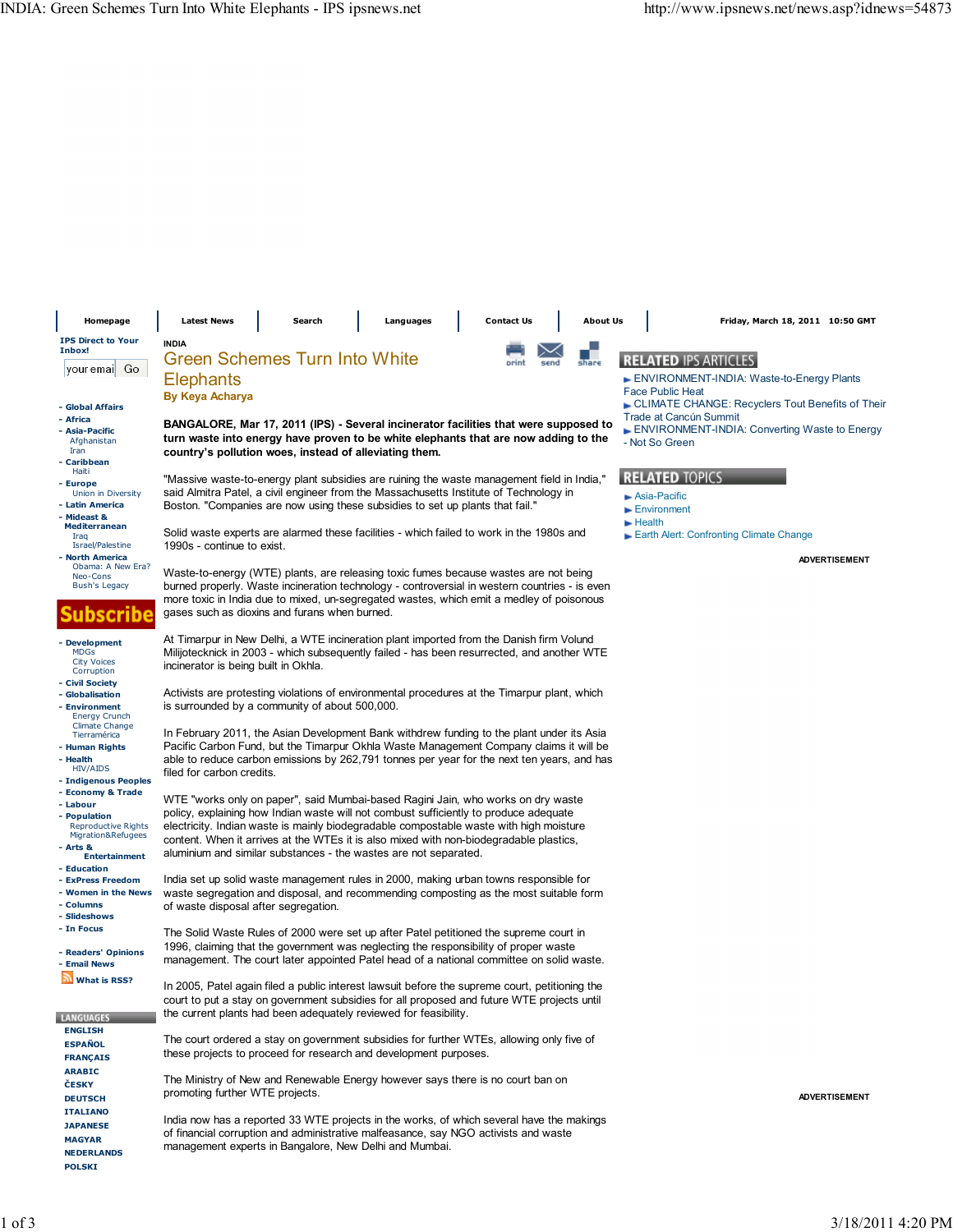

Shanta Ram Maley, who specialises in solid waste management, pointed to the lack of understanding in India of technologies for dealing with municipal wastes, citing current failures in WTE technology in places like Hyderabad and Vijayawada in southern India, and Chandigarh and Jaipur in northern India.

<u>র fie</u>

Chandigarh, touted as having India's most well administered municipality, is now "throwing good compost into a landfill [thereby wasting both compostable material and landfill space]", says Maley.

Following a ban on plastics and a new recycling system for non-biodegradable wastes, the local WTE plant in Chandigarh is now deprived of non-biodegradables needed for refusederived pelletisation, and left with incombustible biodegradable waste.

"There is no accountability for operations from these companies, and no responsibility for their monitoring taken by the Ministry," Maley says.

There is some ambiguity over where responsibility lies. The Ministry of New and Renewable Energy passes the buck on approval of technologies to another department, the Central Pollution Control Board.

Under the National Action Plan on Climate Change, WTE technology is one of the ways the Ministry of New and Renewable Energy has chosen to promote renewable energy.

Small-scale municipal WTE plants are working well. In Pune, Additional Municipal Commissioner Suresh Jagtap said a successful system of segregation has been set up for their twelve micro WTE units.

"Most of these work well only in small-scale systems where wastes can be segregated according to its nature," says Maley. What Indian municipal wastes need, Maley suggested, is an integrated system of management that incorporates both composting and small-scale combustion technologies.

(END)

Send your comments to the editor

ADVERTISEMENT



grab this widget | start a petition | by Care2



IPS Pictures in www.flickr.com



## **MOST POPULAR**

- **Japan Bracing For Nuclear Meltdown**
- PAKISTAN: Deaths of 'Unwanted' Babies On The Rise
- **JAPAN: Anti-Nuclear Groups Sound New Warning**
- **Japan Nuke Disaster Could Be Worse Than Chernobyl**
- **JAPAN: Explosion at Nuclear Plant Raises New Fears After** Destructive Tsunami
- **BAHRAIN: Saudi Intervention Likely to Bring Regional** Blowback
- India, Wary of China and Pakistan, Boosts Arms Stockpiles
- **LIBYA: Religious Leaders Hold Out Against Gaddafi**
- INDIA: Japan Quake Focuses Anti-Nuclear Message
- **LIBYA: Satellite Technology to Help the Displaced**